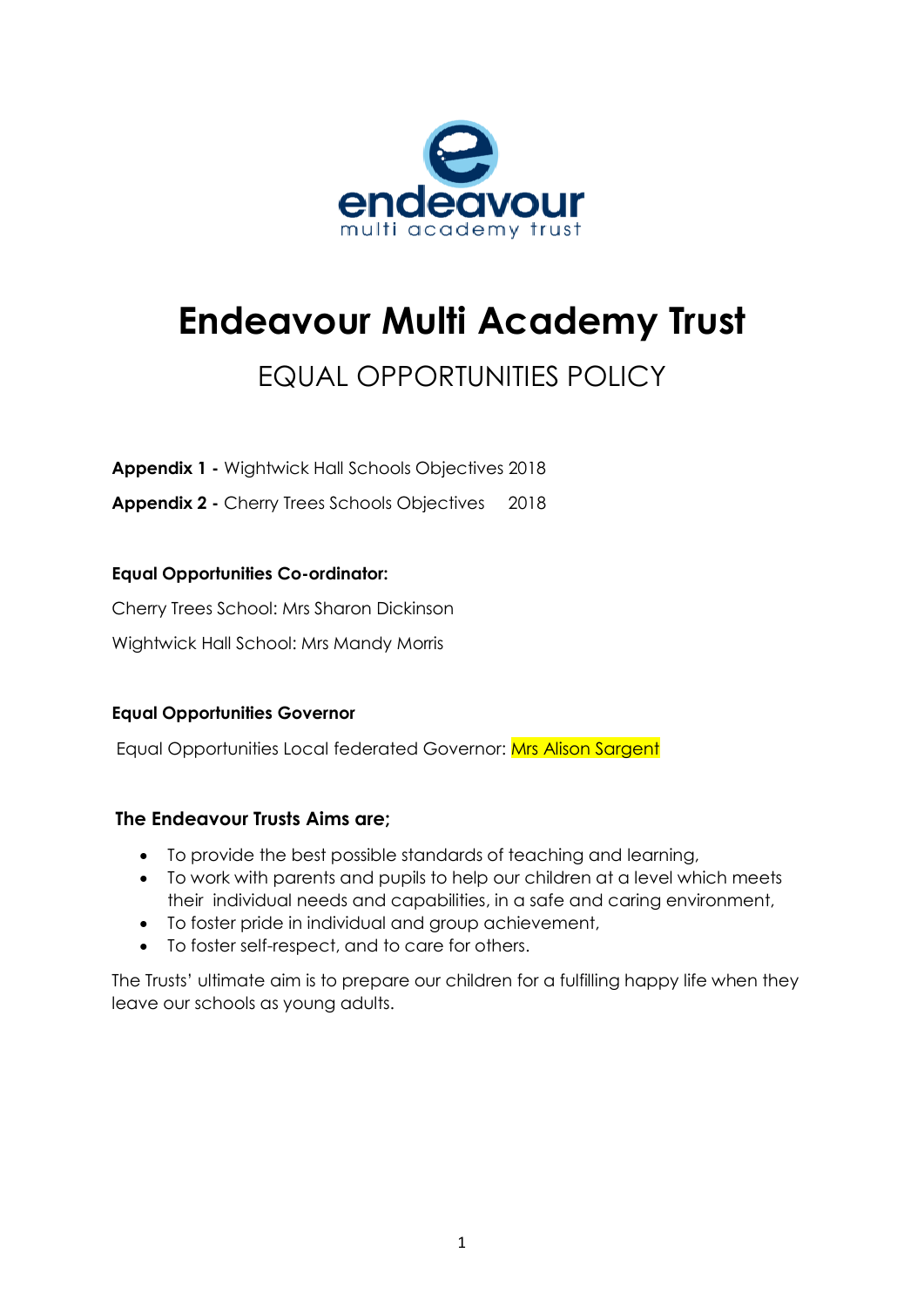### **Introduction**

The Endeavour Trust is committed to promoting understanding of the principles and practices of equality and justice. We aim to equip students with an awareness of our diverse society and to appreciate the value of difference. We value each individual and promote opportunities for students to achieve the highest standards, having regard for individual circumstances and abilities. The trusts school's curriculum are broad and balanced, enabling students to strive for and meet the highest expectations that we have for them. Every person is regarded as of equal worth and importance, irrespective of his/her creed, culture, class, race, gender, sexuality and/or ability/ disability.

Every aspect of the member schools activity has an equal opportunities dimension. This may be expressed explicitly in teaching materials and display, implicitly in classroom practice, or as part of the 'hidden curriculum' of social interaction amongst and between staff and students.

The environments influence the developing attitudes of the children and can be a powerful vehicle for the promotion of understanding and practice of equal opportunities.

We live in a society where disability discrimination segregates and isolates people from their communities. The trusts' aim, through their proactive approach to inclusion, is to enable our students to enjoy an equality of access to their communities. We believe that all students should have access to high quality and appropriate education. Students are entitled to receive, with a suitable peer group, a broad, balanced and relevant curriculum, in the least restricted environment. The development of inclusive practice should not create situations within which the individual needs of students are left unmet. A range of flexible responses is available to meet such needs and to accommodate their diversity. We understand the broader meaning of inclusion; that it is a quality issue that concerns the entire process of education and not simply where students are placed.

# **The Law and Discrimination**

Equality Act 2010 This Equal Opportunities Policy is reviewed annually and latest changes to the document take into account the provisions and requirements of the Equality Act 2010.

The Equality Act 2010 has set out a new single public sector equality duty which has replaced previous equality provisions made under the Race Relations Act 1976, the Disability Discrimination Act 1995, and the Sex Discrimination Act 1975.

Pursuant to the Equality Act 2010 the Schools are required to meet equality objectives in relation to: • Disability; • Gender reassignment; • Pregnancy and Maternity (Paternity); • Race; • Religion and Belief; • Gender/Sex; • Sexual Orientation; and • Marriage and Civil Partnerships.

The above objectives relate to all persons involved in the Endeavour Trust applying equally to students, teaching and other staff.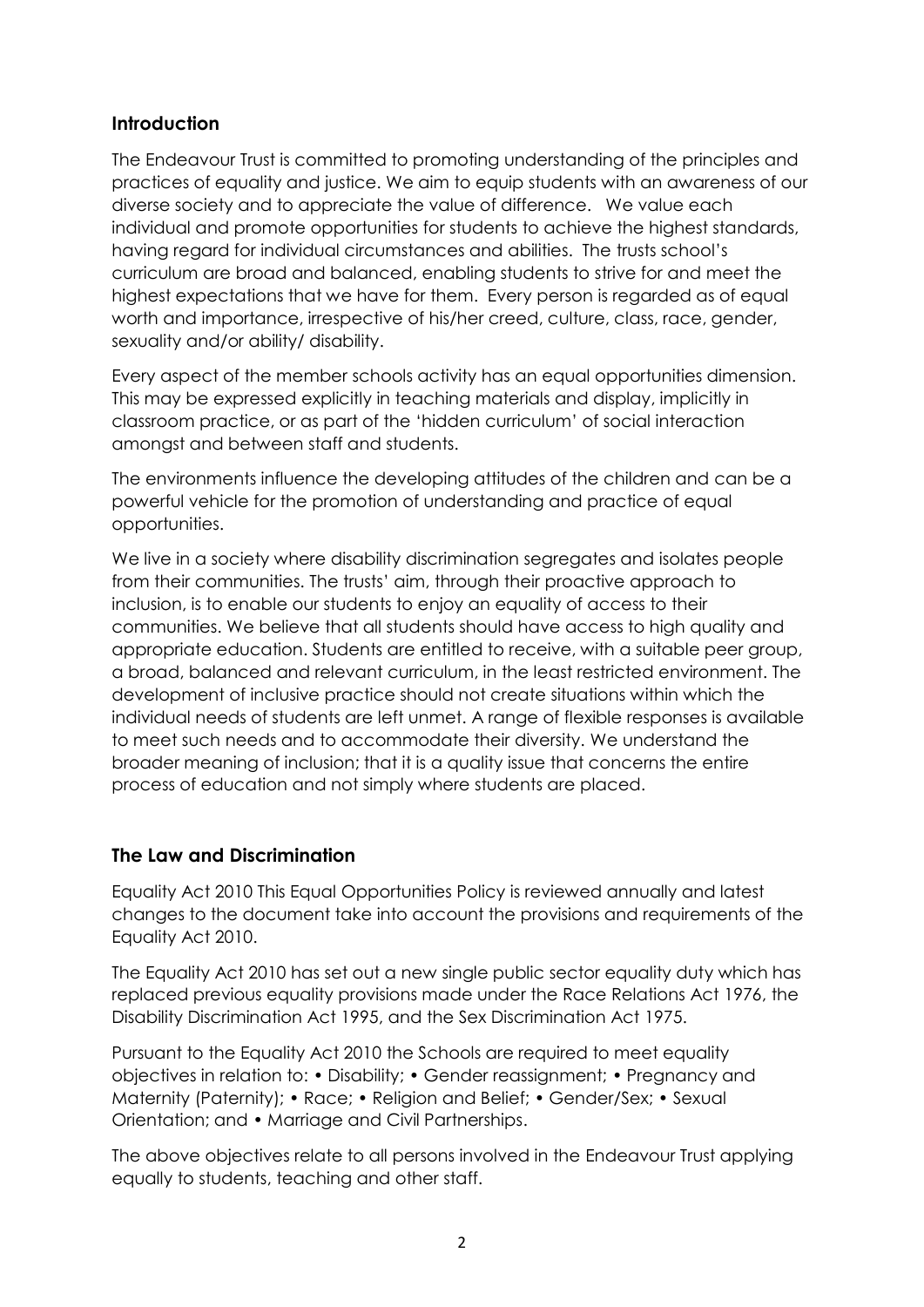In order to provide a single cohesive policy applicable to the trusts schools the following documents are appended to this policy: 1. Gender Equality Scheme; 2. Wightwick Hall School's key equality objectives; and 3. Cherry Trees School's key equality objectives.

The Endeavour Trust is committed to providing equality to all students and staff by adhering to the following principles of equality:

- 1. All learners are of equal value. Principle 1 applies to all learners and potential learners, their parents, carers and guardians regardless of disability; race, ethnicity, culture, or origin; religion or belief; gender/sex; sexual orientation or identity.
- 2. Recognise and respect difference. Whilst the member schools will not discriminate, they will continue to recognise that each student is an individual and that treating people equally does not require all people to be treated the same. The member schools will take account of differences in students and strive to provide teaching and support appropriate for individuals and their skill bases.
- 3. Foster positive attitudes and relationships and a shared sense of cohesion and belonging. The Endeavour Trust will continue to promote:
- 4. Positive attitudes towards those with disabilities and an absence of harassment or bullying.
- 5. Positive interaction and dialogue between groups of differing ethnicity, culture, religious affiliation and national origin and an absence of prejudicerelated bullying or incidents; and
- 6. Foster mutual respect between boys and girls, men and women and an absence of sexual or homophobic harassment.
- 7. Observe good equality in practice. The Endeavour Trust will ensure that policies and procedures benefit all staff and potential staff, in recruitment, professional development and promotion regardless of disability, ethnicity, culture, religious affiliation, national origin, gender or sexual preference and regardless of all rights relating to pregnancy, maternity and paternity.
- 8. Reduce and remove existing inequalities and barriers to equality. The trust is committed to identifying and addressing any instances of inequality as they arise and to promote positive attitudes towards equality.
- 9. Benefit to society. This Equal Opportunities Policy is intended to benefit society as a whole by fostering positive equal opportunities amongst staff and students and in so doing to prepare students for participation in society and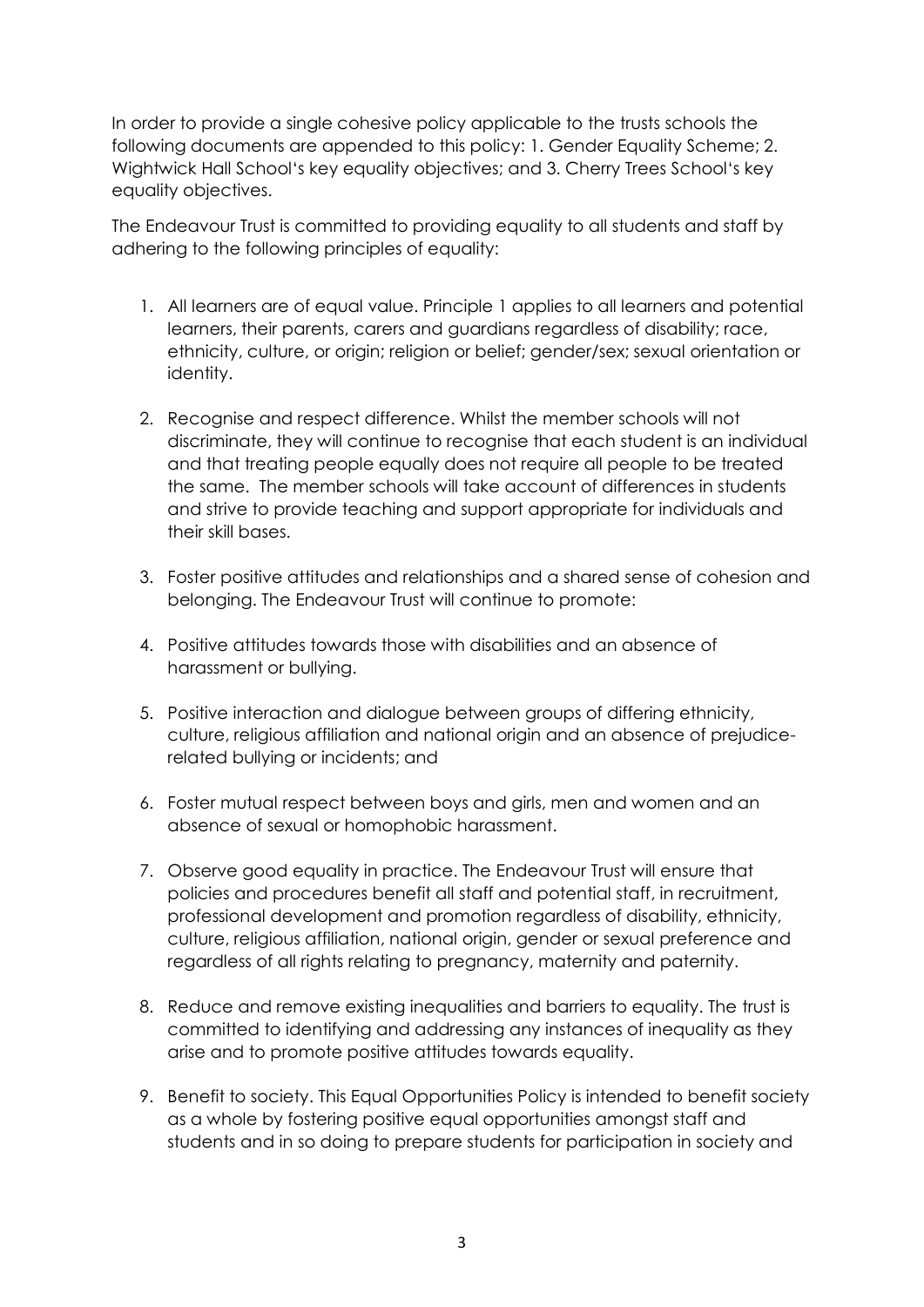the inclusion of all individuals regardless of disability, ethnicity, culture, religious affiliation, national origin, gender or sexual preference.

10. Monitoring and evidence gathering. As part of the trusts obligations under the Equality Act 2010 and as part of the member school Improvement Plan for each of the Schools, equal opportunities are monitored and data is collected. The purpose of the monitoring is to ensure that the member schools meet their obligations and that any issues of inequality are identified and addressed appropriately. 8. Key equality objectives. The member schools have identified specific and measurable key equality objectives which are detailed in Appendices 1 and 2. Objectives may be updated from time to time and will be recorded in revised Appendices.

In relation to staffing, member schools will also ensure that:

- Staff are aware of the trusts overarching Equal Opportunities Policy and the specific key objectives set out at Appendices 1 and 2 respectively for their own schools;
- Staff are trained and updated regularly of equal opportunities issues and requirements both applicable to staff and students;
- Recruitment and selection procedures for new staff are fair and equal;
- Induction training and information for new staff include issues relating to equality;
- All members of staff have access to CPD which will enable professional development;
- The skills of all staff are recognised regardless of their role within the Schools and that staff are valued and encouraged to share their knowledge and experiences.

### **Aims**

- To ensure that students and staff recognise that discrimination on the basis of race, colour, culture, origin, religion or belief, sex/gender, sexual orientation and marriage or civil partnership, gender reassignment, disability or ability is not acceptable.
- To provide an environment in which all students and staff feel safe enough to express and question views.
- To ensure that all staff feel valued and supported and have appropriate advice and encouragement for professional development.
- Ensure the principles and practice of equal opportunities applies to all members of the school community: students; teaching and nonteaching staff; parents; governors and visitors.
- Equal Opportunities practices should be evident in: a) the formal curriculum (the programme of lessons) b) the informal curriculum (extra-curricular activities); and c) the 'hidden' curriculum (the ethos of the school, the quality of personal relationships etc.).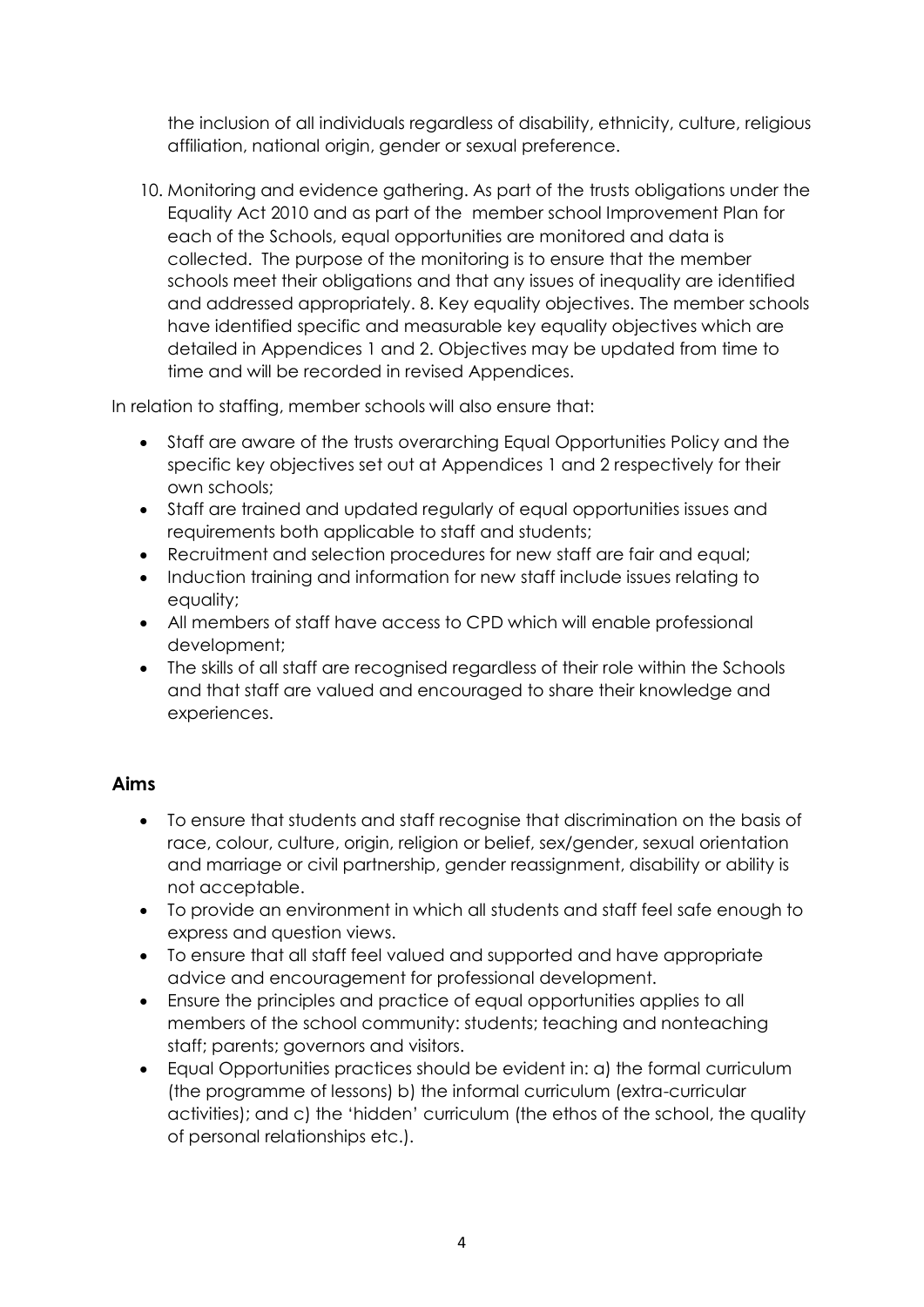- To educate, develop and prepare all our students for life whatever their race, colour, culture, origin, religion, belief, sex/gender, sexual orientation, disability or ability.
- Students and teachers contribute towards a happy and caring environment by showing respect for, and appreciation of, one another as individuals. • Students are seen as individuals and each child's education and care is to be developed in direct relation to their needs and abilities. This eclectic approach is to be based upon sound knowledge and awareness of an appropriate range of teaching and learning styles, teaching interventions, behavioural methods, medical and diagnostic issues.

### **Policy into Practice**

#### **Admission**

The Endeavour Trust schools follow the LEA Admission Policies that do not permit sex, race or colour to be used as criteria for admission. The member schools admit students with an Education, Health and Care Plan (or students in the process of acquiring an EHCP) referred by the District Office, subject to the Schools' abilities to meet identified needs.

- a) **Registration**. Students and staff names will be accurately recorded and correctly pronounced. Students will be encouraged to accept and respect names from other cultures.
- b) **Discrimination**. All forms of discrimination by any person within the trusts schools' responsibility will be treated seriously as such behaviour is unacceptable. Racist symbols, badges and insignia on clothing and equipment are forbidden in the trusts schools. Staff should be aware of possible cultural assumptions and bias within their own attitudes. In all staff appointments the best candidate will be appointed based on strict professional criteria. Parents should be aware of the trusts' commitment to equal opportunities. All cases of discrimination or prejudice should be taken seriously and dealt with, as appropriate, according to existing sanction procedures. A record of incidents should be kept.
- c) **Language**. The Endeavour Trust view linguistic diversity positively. Students and staff must feel that their national language is valued.
- d) **Culture**. Class, Religion and Race The trust acknowledges that the population of the schools come from diverse cultural, racial, religious and socioeconomic backgrounds and we endeavour to foster an atmosphere of mutual respect in order to help to promote a member school and a society in which there is social, religious and racial harmony. The trusts schools recognise the inequalities of opportunity which exist within society for individuals and groups and are determined to take positive action to enable every individual to raise his/her self-esteem, expectations and performance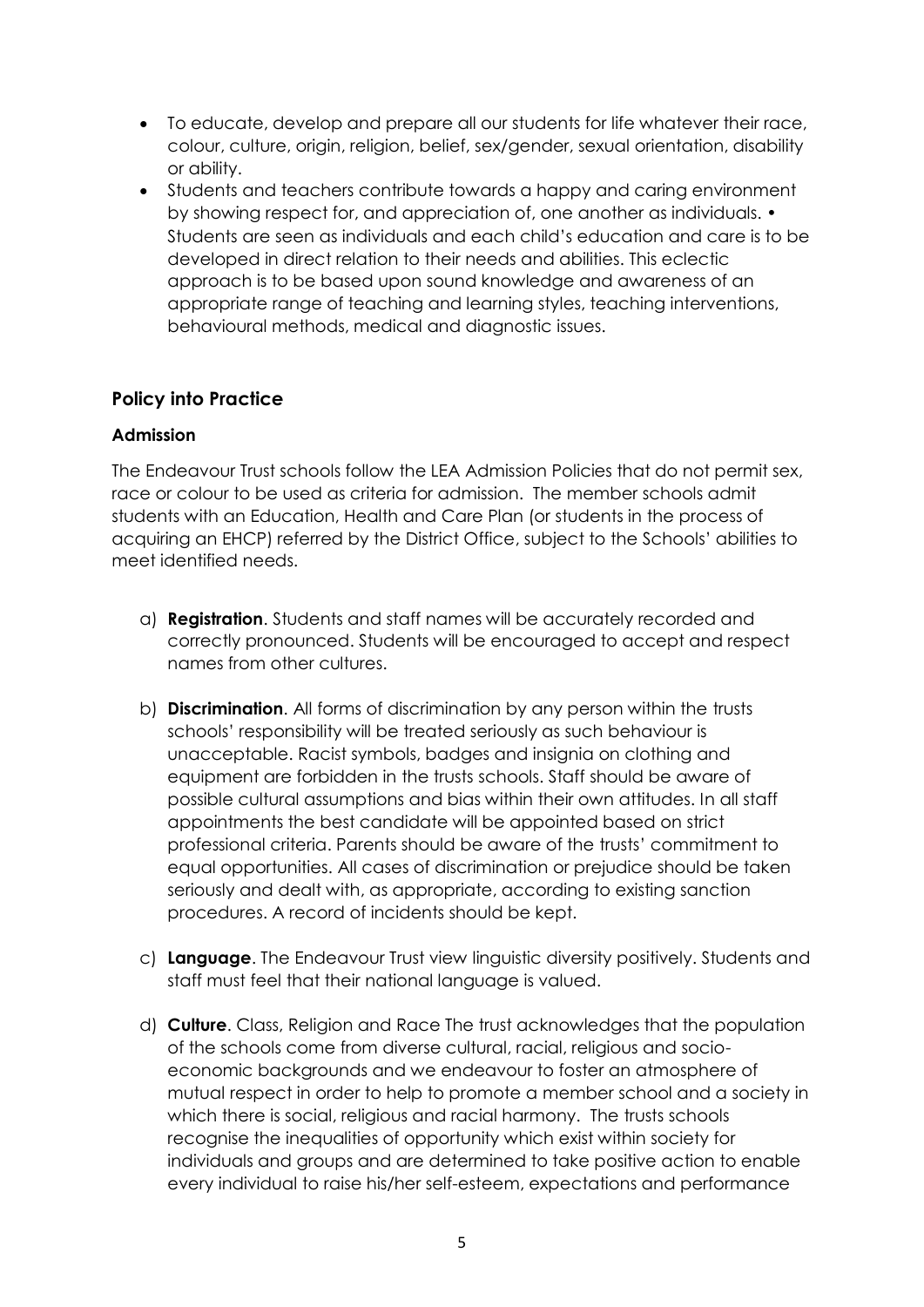so as to have wider choices in life. We understand the need to be different without being excluded. We are happy for students to wear special forms of dress where these are an essential part of their religious or cultural background – Sikhs' turbans, Muslim girls' headscarves etc. We value the history, experience and contribution of our multicultural community and seek to express this in the curriculum and life of our school. We try to counter negative, patronising and stereotyped views: a prime cause of prejudice is ignorance and misunderstanding. We will not tolerate racist behaviour in any form.

- e) **Gender**. Trust Schools accept that there are gender inequalities in our society which impose limits, particularly on girls' expectations and behaviour, so we constantly examine our curriculum, procedures and materials for gender bias and inequality. We encourage pupils to be aware of the rigid gender stereotypes presented by, for example, the media.
- f) Endeavour Trust is committed to providing a curriculum which avoids unnecessary historical gender divisions. All students experience subjects previously considered to be suitable for a single gender. We try to ensure
	- that teachers allocate their time fairly between the genders,
	- that all students have opportunities for working with pupils of both genders,
	- that we break down traditional gender stereotypes,
	- that students are encouraged to pursue less conventional subjects and interests.
	- We do not differentiate between the genders in respect of our school uniform.
- g) **Religion.** We acknowledge that members of the trusts schools come from diverse backgrounds: some have no religious faith; others are committed to a greater or lesser extent to a variety of religions. We seek to promote an ethos of tolerance based on understanding of and respect for the beliefs and practices of others. With regard to the teaching of RE we consider that the role of the teacher is that of educator and not that of evangelist. We do not seek to make students religious, but to teach them about religion.
- h) **Resources**. The trusts schools' aim is to provide for all students according to their needs, irrespective of gender, ability, religion or ethnic origin. Resources are to reflect cultural and racial backgrounds of children to support positive self-imagery. We try to ensure that our resources include non-sexist books which value the achievements of both women and men. Displays will similarly reflect a range of cultures and races. All materials in use in the Schools are monitored.
- i) **Relationships.** Relationships between staff, students and management should be such that any member of the school acting in a manner contrary to the spirit of this policy is made aware of the unacceptable nature of his/her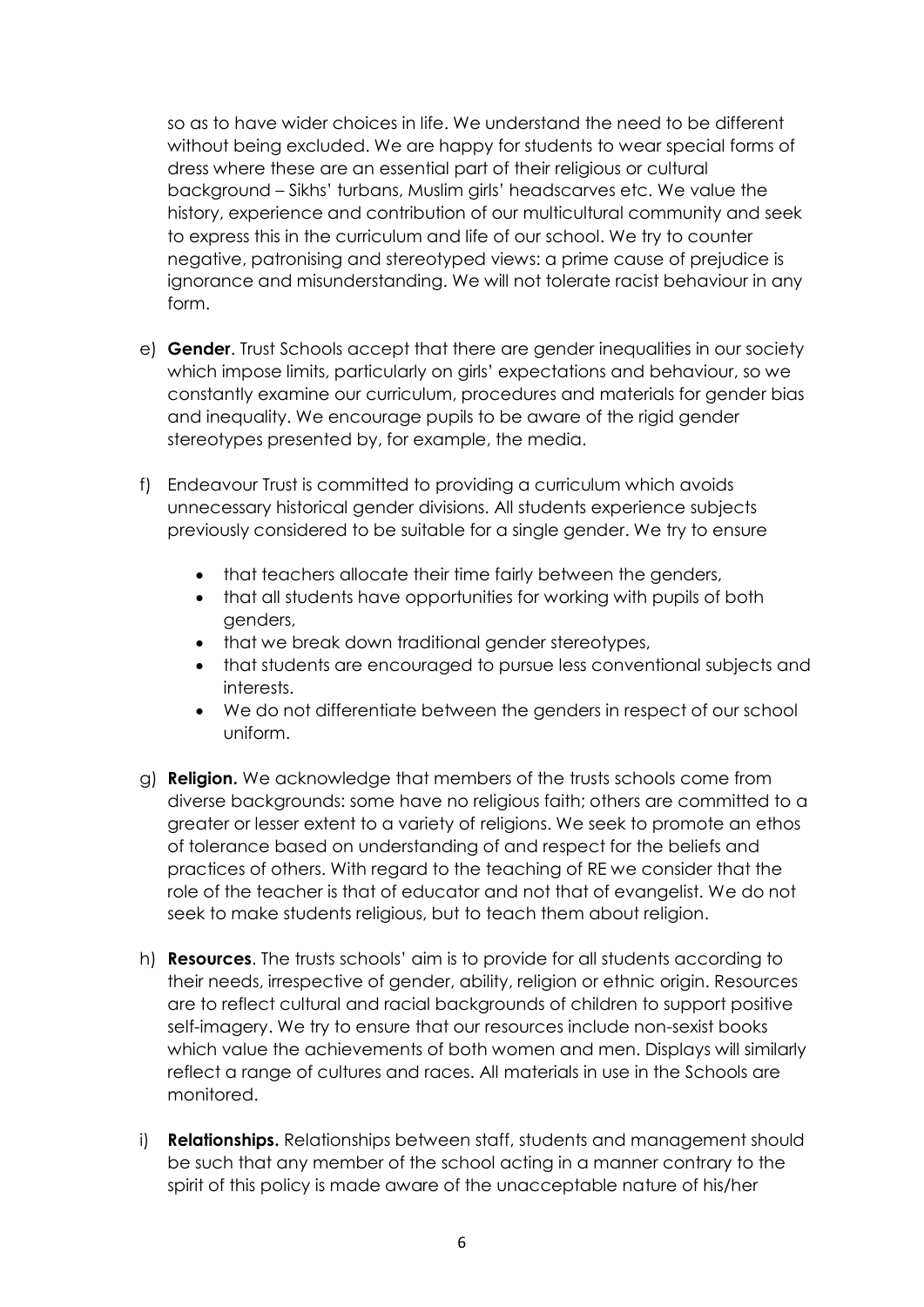behaviour. This should be done in a supportive manner to encourage change and reinforce the principles of this policy. When it is uncomfortable or inappropriate to address the issue between the individuals' concerned then management must be made aware of the incident and address the incident with the staff or student involved through supervision. In extreme circumstances formal procedures may be taken by the Head Teacher in line with the trusts schools' Anti-Bullying policy.

j) **Appointments**. The Head ensures that in recruitment procedures any advertisements, shortlisting and interview procedures are without any hint of direct or indirect discrimination. During employment it would be unlawful to discriminate in the way opportunities for promotion, transfer or training were offered. It is also unlawful to discriminate in dismissals, particularly in redundancy dismissals.

#### **Awareness of policy**

Parents and students know that the trust schools have an equal opportunities policy and are committed to equality of opportunity for all students.

The Endeavour Trust has set the equal opportunities policy and it and the head teacher actively promote and implement it. Only if there is transparency in the dealing with staff issues will people feel comfortable with the outcomes.

Governing bodies are required in their annual report to publish information on the following arrangements regarding disabled pupils: - arrangements at the school for the admission of students with disabilities - the steps to prevent those students being treated less favourably than other pupils - the facilities to assist access to the school by students with disabilities.

#### **Monitoring and review**

The trust schools monitor the impact of their policies and procedures on different groups (by race, gender and disability) and the effectiveness of such policies are assessed through school self-evaluation procedures.

| Amended            | January 2018 |
|--------------------|--------------|
| <b>Review date</b> | January 2021 |